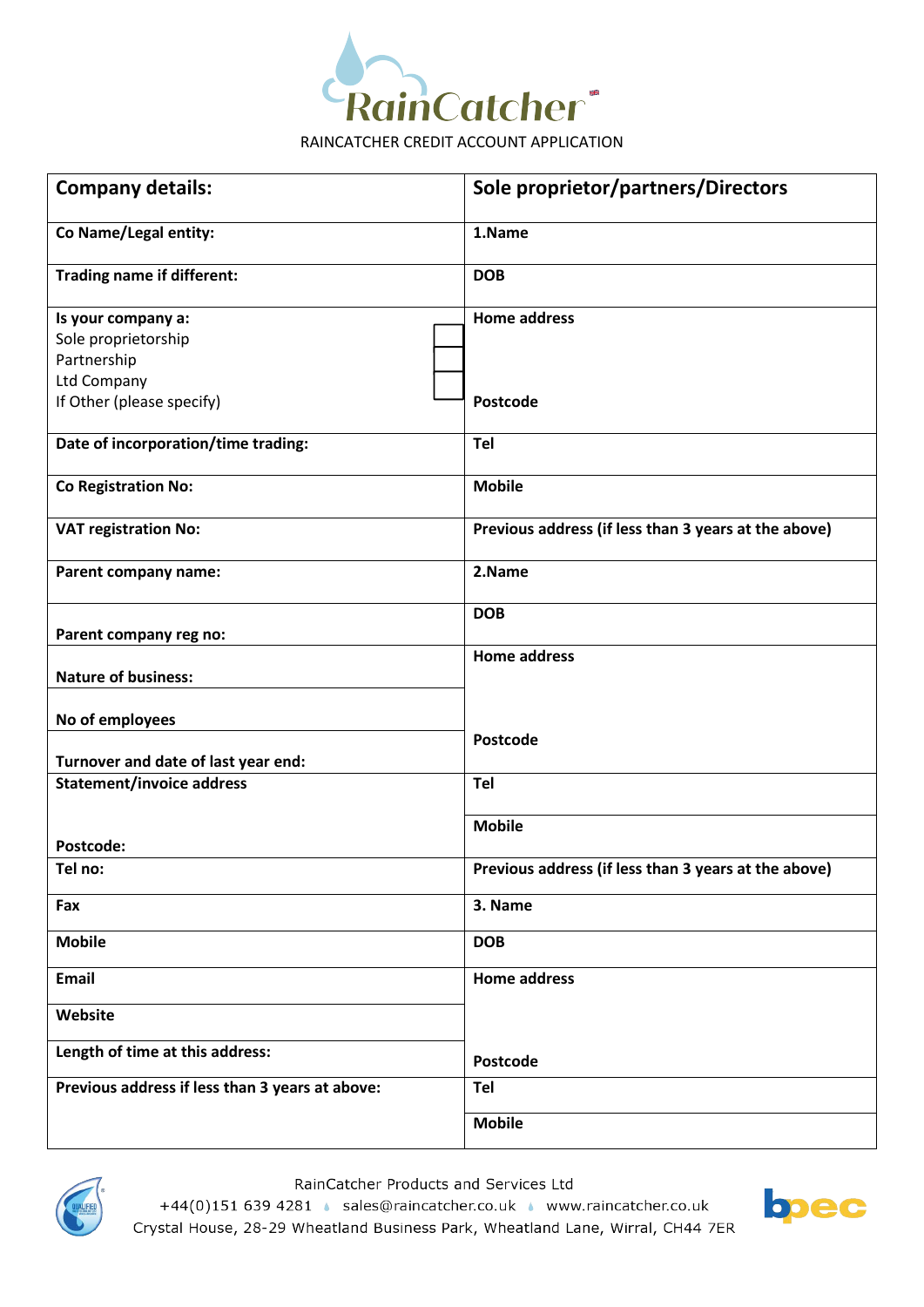

|                                                                        | Previous address (if less than 3 years at the above)                                                                                                                                                                                           |
|------------------------------------------------------------------------|------------------------------------------------------------------------------------------------------------------------------------------------------------------------------------------------------------------------------------------------|
| Postcode:                                                              |                                                                                                                                                                                                                                                |
| <b>Credit application details</b>                                      | Have any of the principals, directors, partners or<br>proprietors been involved in any kind of insolvency<br>process (including but not limited to IVA,<br>administration) and or a CCJ registered against them? If<br>so please give details. |
| <b>Credit limit required</b>                                           |                                                                                                                                                                                                                                                |
| <b>Accounts contact:</b>                                               |                                                                                                                                                                                                                                                |
| <b>Trade contact:</b>                                                  |                                                                                                                                                                                                                                                |
| Do you wish to accept electronic invoices and statements               |                                                                                                                                                                                                                                                |
| <b>No</b>                                                              |                                                                                                                                                                                                                                                |
| Yes<br><b>By Email</b><br>Fax                                          | <b>Bank Details</b>                                                                                                                                                                                                                            |
|                                                                        |                                                                                                                                                                                                                                                |
| <b>Email Address:</b>                                                  | Bank name                                                                                                                                                                                                                                      |
| Fax No:                                                                | Address                                                                                                                                                                                                                                        |
| <b>Payment Method</b>                                                  |                                                                                                                                                                                                                                                |
| <b>BACS</b>                                                            | Postcode                                                                                                                                                                                                                                       |
| Cheque                                                                 | <b>Account Name:</b>                                                                                                                                                                                                                           |
| Cash                                                                   | Sort code:                                                                                                                                                                                                                                     |
| Credit Card(Admin fee applies)                                         | Account number:                                                                                                                                                                                                                                |
| Have you ever had an account with us before?<br>If so under what name? | <b>Notes</b>                                                                                                                                                                                                                                   |
| Current trade references (Please supply two)                           |                                                                                                                                                                                                                                                |
| <b>Name</b>                                                            | <b>Name</b>                                                                                                                                                                                                                                    |
| <b>Address</b>                                                         | <b>Address</b>                                                                                                                                                                                                                                 |
| Post code                                                              | Post code                                                                                                                                                                                                                                      |
| Tel No:                                                                | <b>Tel No:</b>                                                                                                                                                                                                                                 |



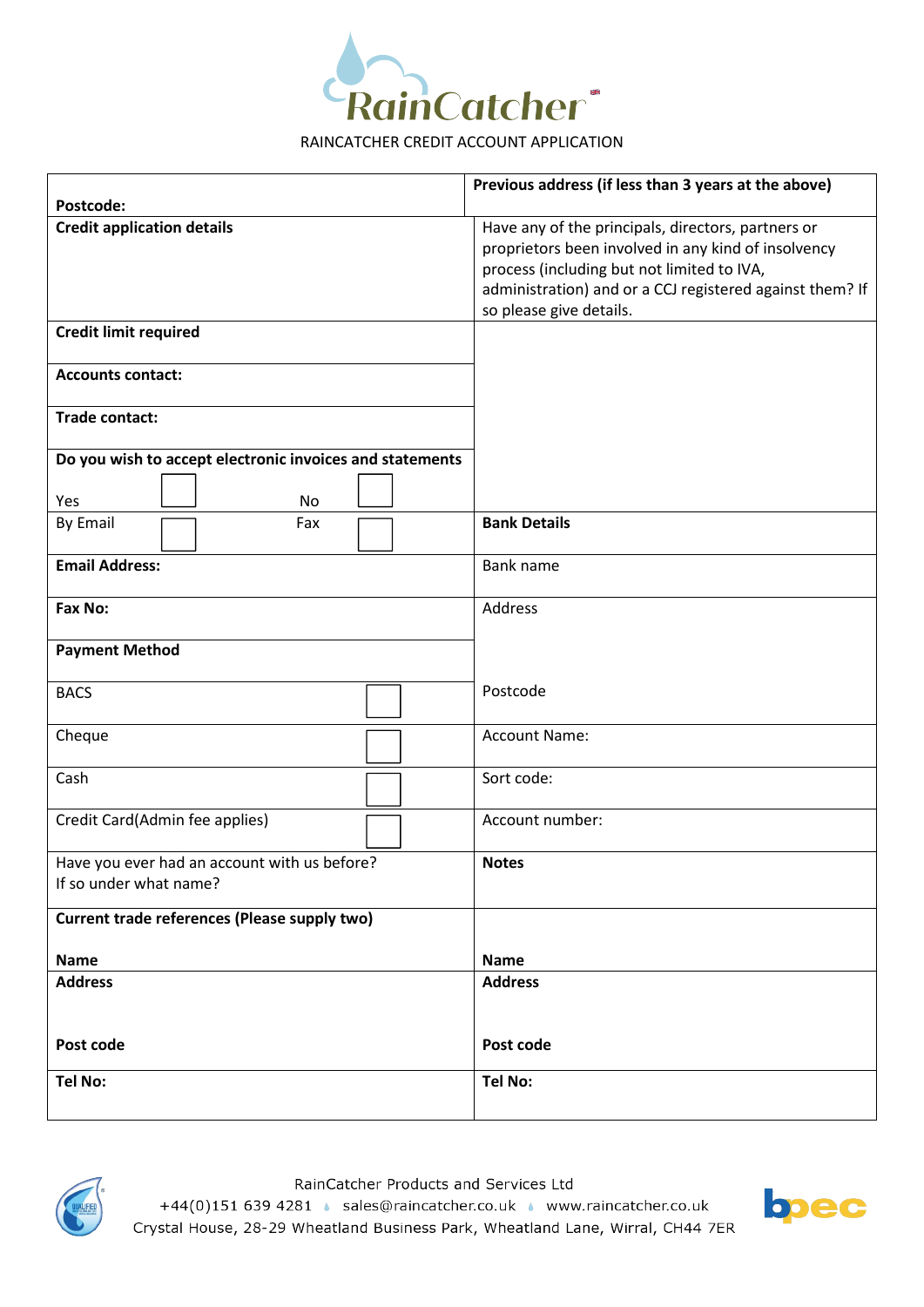

| Fax:    | Fax:    |
|---------|---------|
| E Mail: | E Mail: |

### **Data Protection & Money Laundering (Fair Processing) Notice:**

We will use the information collated on this form to make a search with Credit reference agencies to assess your credit worthiness.

The Credit reference agency may make a record of that search. We may also make a search on the personal credit file of all principal directors/proprietors for the purpose of this application. This may include a search on your current address and any previous addresses in the last three years.

For the purposes of credit referencing, fraud prevention and money laundering regulations we may also share your account information and trade payment performance with other carefully selected third parties such as credit reference agencies and credit insurance companies. Should it become necessary for us to review your account, then again a credit reference agency search may be conducted and a record kept of that search. By signing this application form you confirm to us that you have obtained the consent of all relevant individuals associated with the above business to the processing of their personal data for the reasons stated above.

You have the right to ask for a copy of information relating to you that is held by us in our records (in return for a small fee). You also have the right to require us to correct any inaccuracies in any information held by us about you and you may object to your details being used for direct marketing purposes.

**Declaration:** By signing this agreement you confirm that you have read, understood and accept RainCatcher Product and Services' standard terms and conditions of sale and you accept that in consideration of our agreement to supply goods to the applicant company on credit terms you the undersigned being directors/proprietors and authorised representative(s) of the applicant company agree jointly and severally to guarantee payment of all the financial obligations due to us including and financial obligations arising from any charges in credit limit mad to the credit account granted by us from time to time

| Signed:          | Signed:            | Signed:            |
|------------------|--------------------|--------------------|
| Print name:      | <b>Print name:</b> | <b>Print name:</b> |
| <b>Position:</b> | <b>Position:</b>   | <b>Position:</b>   |
| Date:            | Date:              | Date:              |

| Branch use only | <b>Credit services use only</b> |
|-----------------|---------------------------------|
| Salesperson     | Credit limit approved           |
|                 |                                 |
| Branch code     | Authorisation                   |
|                 |                                 |
| Category        | Date                            |
|                 |                                 |



### RainCatcher Products and Services Ltd

+44(0)151 639 4281 · sales@raincatcher.co.uk · www.raincatcher.co.uk Crystal House, 28-29 Wheatland Business Park, Wheatland Lane, Wirral, CH44 7ER

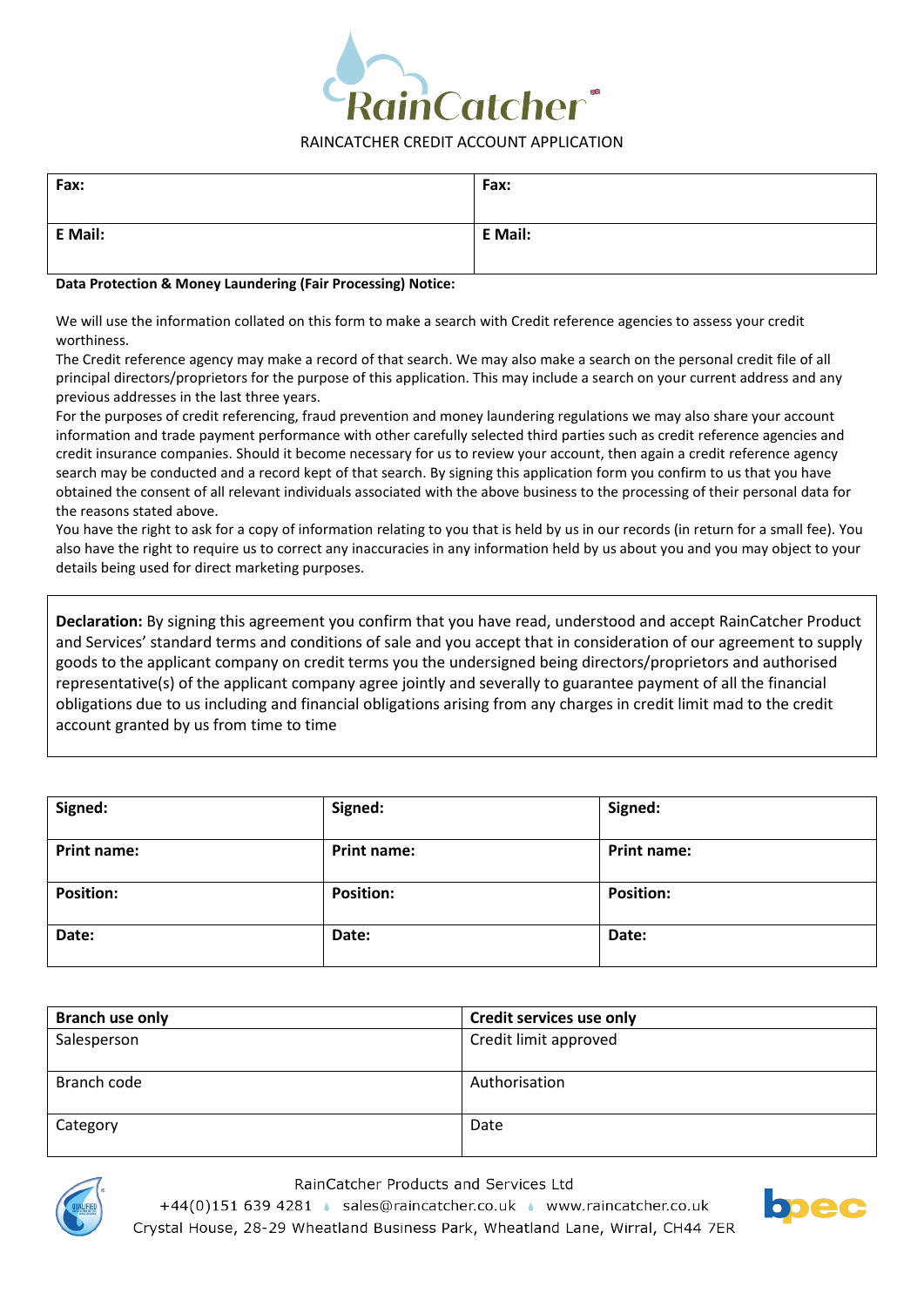

| Branch visit Y/N       | Account No |
|------------------------|------------|
| <b>Branch comments</b> | Notes:     |

# **Please print all of your details on this form in a clear manner. If we cannot read entries, we cannot authorise the account facility. Help us to help you.**

TERMS & CONDITIONS

1. DEFINITION

In these conditions the seller shall mean RainCatcher Products and Services LTD and/or subsidiary or associated companies and the Customer shall mean the other party to this contract, referred to hereafter as the Customer.

The Goods shall mean the products supplied by the Seller and the Contract price shall mean the price of the Goods invoiced by the Seller in accordance with condition Number 3 of these conditions. 2. APPLICATION

2.1 All Goods supplied by the Seller are supplied subject to these conditions unless they are varied by an agreement in writing between the authorised representatives of the Seller and the Customer. 2.2 The Seller's employees or agents are not authorised to make any representations concerning the Goods unless confirmed by the Seller in writing. In entering into the Contract the Customer acknowledges that it

does not rely on, and waives any claim for breach of any such representations which are not so confirmed.<br>2.3 Where the Seller does not manufacture the Goods the seller is, unable to advise the Customer on the fitness of t recommendation, the Customer is entirely responsible for satisfying itself that the Goods are fit for the intended use either by relying on their own expertise or by obtaining professional advice.

2.4 Any advice or recommendation given by the Seller or its employees or agents to the Customer or its employees or agents as to the storage, application or use of the Goods which is not confirmed in writing by the Seller is follow or acted upon entirely at the Customers own risk, and accordingly the Seller shall not be liable for any such advice or recommendation which is not so confirmed.

2.5 A quotation of the Company is open for a period of 30 days after the date of the quotation. No quotation shall constitute an offer or tender but shall be deemed to be an invitation to treat 3. PRICES

3.1 The price payable for the Goods shall be the Contract Price plus any adjustment necessary to take account of any increase in costs incurred by the Seller prior to the date of despatch. Delivery charges and other expenses incurred by the company may be added to the invoice, together with addition to VAT.

3.2 Split deliveries as to time or destination are liable to surcharge. 3.3 Value Added Tax will be charged at the rate ruling at the date of supply.

4. DELIVERY

4.1 The Seller shall deliver the goods to the Customer premises or the Customer shall collect the Goods from the Sellers premises, whichever is applicable, on or by the date or dates agreed. By agreement between

the parties the Seller may deliver the Goods and/or perform the Services or the Customer may collect the Goods at an earlier time.<br>4.2 Where the Seller is to deliver Goods delivery will be to as near to the place in mainla 4.3 The Customer shall be solely responsible for the unloading of the Goods if the Seller has delivered the Goods or for the loading of the Goods if the Customer is collecting the Goods and the

Seller shall not be liable for any damage that occurs in the course of such loading or unloading.

4.4 In event that such loading or unloading exceeds a period of 1 hour then demurrage may be charged.

4.5 If the Customer fails to collect the Goods or fails to give the Seller adequate delivery instructions at the time stated for delivery (otherwise than by reason or any cause beyond the Customer's reasonable control or by reason of the Seller's fault) then, without prejudice to any other right or remedy available to the Seller, the Seller may make provision for the storage of the Goods until actual recovery, and the Customer shall be responsible and shall indemnify the Seller for the reasonable costs, including insurance, of such storage.

4.6 Any date of delivery or period for delivery given is an estimate only and the Company will not be liable for any delay of delivery of the Goods

4.7 If the Customer requires proof of delivery or collection any such request for proof shall be notified in writing within 30 days of the date of the Seller's invoice.

5. TITLE AND RISK

5.1 Risk in the Goods shall pass to the Customer on delivery.

5.2 Notwithstanding delivery and the passing of risk in the Goods, the Goods shall remain the sole and absolute property of the Seller until such a time as the Customer shall have paid to the

Seller's in cash or cleared funds the purchase price of the Goods, together with the full price of any other Goods the subject of any other contract between the Seller and the Customer.<br>5.3 The Customer acknowledges that u

Seller and the Customer will store, protect and insure the Goods on its premises separately from its own Goods or those of any other person and in a manner which makes them readily identifiable as the Goods of the Seller.

5.4 Subject to the terms hereof, the Customer is licensed to re-sell or use the Goods in the ordinary course of its business PROVIDED THAT any sale of the Goods shall take place as bailee for the

Seller and that the entire proceeds of sale are held in trust for the Seller and are not mingled with other monies or paid into any overdrawn bank account.<br>5.5 The Buyer's right to possession of the Goods shall cease if th

5.6 If payment for the Goods is overdue in whole or in part the Seller may, without prejudice to any other rights or remedies, recover and/or sell the Goods or part thereof and shall be entitled to enter upon the Customer's premises or site for that purpose.

6. RETURNS

6.1 Goods returned at the Customers request not on the Company's own vehicle shall be at the customers risk regarding insurance for a value not less than the full invoice price.

6.2 Specifically ordered, manufactured or non-stock items are not returnable and items bought and subsequently not required will be subject to a restocking charge up to 25%

6.3 Costs of collection and re-delivery of replacement items will be met by the Customer unless attributable to the negligence of the Seller.

6.4 Only Goods returned in saleable condition and original packaging will be accepted for credit. 6.5 The Seller reserves the right to levy a restocking and handling charge.

6.6 All returns must be sanctioned by the Seller prior to goods being brought back.

7. CLAIMS

7.1 Any claims in respect of alleged shortages or damage must be notified to the Seller in writing with three days of delivery. Evident damage to external packing must be the subject for an endorsement on the Sellers delivery note at the time of delivery.

8. PAYMENT

8.1 Unless otherwise agreed, payment shall be due 30 days from date of invoice. Failure to observe these terms may result in cancellation of credit facilities.

8.2 In the event of non-payment within the time stipulated, a charge of 2% per month of the invoice price will be due from the Customer from the date when payment was due until the date of actual payment. (Whether before or after judgement)

8.3 The Seller shall be under no obligation to make any delivery if the Customer is in breach of any of these Conditions of Trading.

8.4 The Seller shall at any time be entitled to deduct from or set off against monies payable by it to the Customer such sums which the Customer owes the Seller.<br>8.5 The Customer may only deduct from or set off against mon set off and the amount thereof.

8.6 The Seller shall be entitled to invoice the Customer for the price of the Goods on or at any time after acceptance of the order or the date for delivery of the Goods or the date for collection of the Goods. 8.7 The Customer shall pay the price of the Goods within the terms of the Sellers invoice notwithstanding that delivery or collection of the Goods may not have taken place or that property in any

Goods had not passed to the customer.

8.8 The seller will at its digression assign each customer a credit limit. In the event the aggregate value outstanding form the customer exceeds this limit the seller reserves the right to terminate the service forthwith.



RainCatcher Products and Services Ltd

+44(0)151 639 4281 · sales@raincatcher.co.uk · www.raincatcher.co.uk Crystal House, 28-29 Wheatland Business Park, Wheatland Lane, Wirral, CH44 7ER